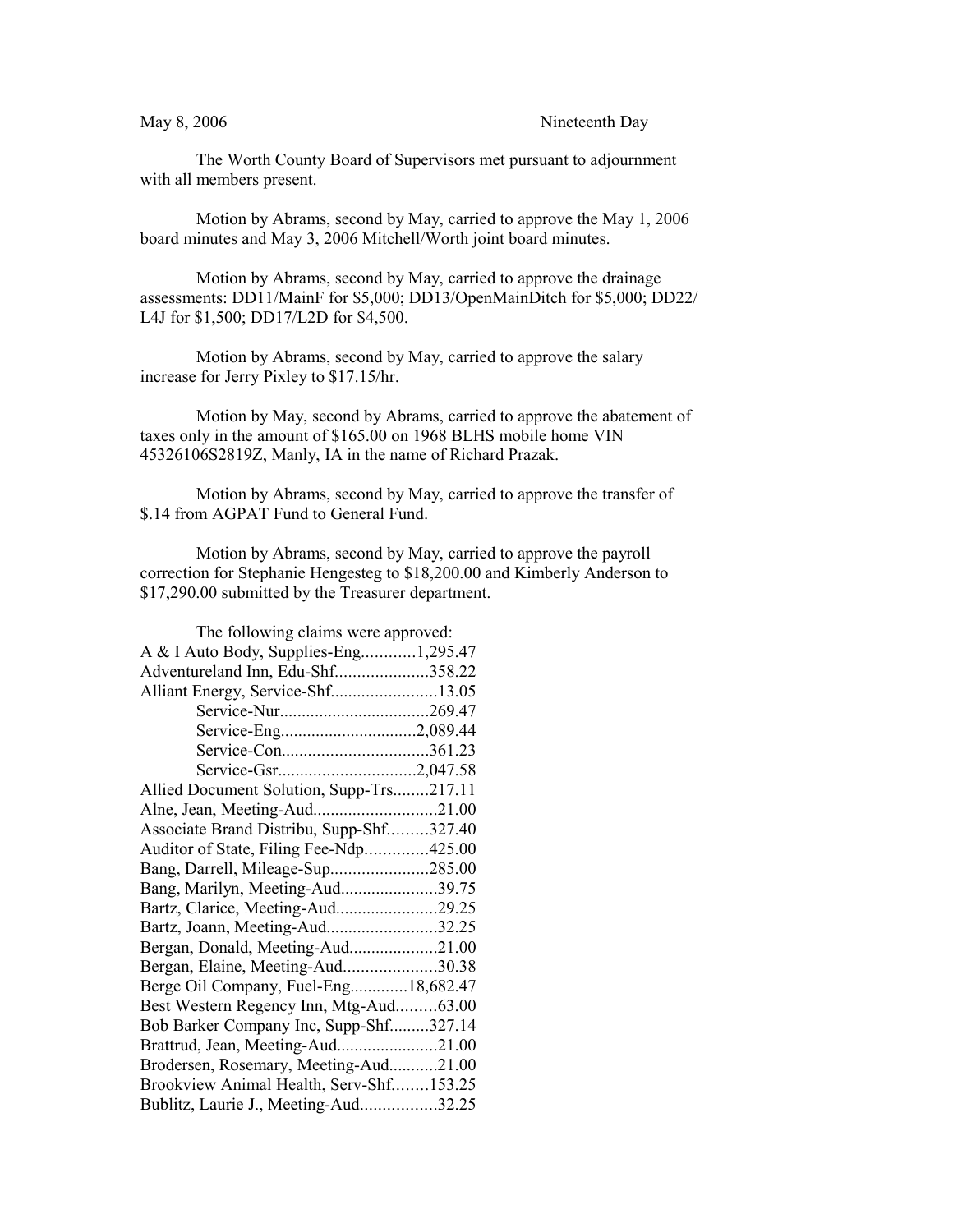| Business Forms & Systems, Supp-Dap148.20   |  |
|--------------------------------------------|--|
| Butler, Margie, Mileage-Scp105.00          |  |
| Carpenter Uniform Co, Supplies-Shf1,038.82 |  |
| Carquest Auto Parts, Parts-Eng1,186.39     |  |
| Caylor, Louise, Meeting-Aud30.38           |  |
| Central Lock & Key Inc, Supplies-Eng22.50  |  |
|                                            |  |
|                                            |  |
| City of Hanlontown, Rutf-Eng257.71         |  |
|                                            |  |
|                                            |  |
| City of Kensett, Rutf-Eng315.16            |  |
|                                            |  |
| City of Manly, Service-Eng24.06            |  |
| City of Northwood, Service-Nur34.00        |  |
|                                            |  |
|                                            |  |
|                                            |  |
| Computer Assistants, Service-Dap1,487.00   |  |
| Cooper, Dianne, Meeting-Aud27.75           |  |
| Cornerstone Prod, Training-Nur2,035.00     |  |
| County Case Management, Dues-Mha138.00     |  |
| Earthlink Inc, Service-Shf23.95            |  |
| Electronic Engineering, Service-Shf184.25  |  |
|                                            |  |
| Electronic Specialties, Service-Eng110.00  |  |
| Ellingson, Rose Mary, Meeting-Aud21.00     |  |
| Erdmann, June, Meeting-Aud21.00            |  |
| Ethington, Nancy, Mileage-Mha604.50        |  |
|                                            |  |
| Fallgatter's Market, Supplies-Ema26.50     |  |
|                                            |  |
| Farmchem Corp, Supplies-Con9.23            |  |
|                                            |  |
| Ferley, Paul, Meeting-Vaf165.50            |  |
| Fidlar Companies, Supplies-Rec259.00       |  |
| Field, Gladys, Meeting-Aud21.00            |  |
| Fisher, Jane, Mileage-Mha224.25            |  |
| Five Star Cooperative, Parts-Eng89.76      |  |
| Francis Lauer, Service-Juv373.20           |  |
| Gallion, Arlene, Mileage-Scp97.50          |  |
| Gardiner Thomsen, Audit-Ndp7,125.00        |  |
| Gesme, Vernis, Meeting-Aud21.00            |  |
| H & H Food Service, Service-Shf248.19      |  |
| Hackbart, Philip E., Meeting-Vaf61.63      |  |
| Hancock Co Sheriff, Service-Mha228.11      |  |
|                                            |  |
| Hanson Tire Service Inc, Tires-Eng804.16   |  |
| Hanson, Erma, Meeting-Aud21.00             |  |
| Hazelden Publishing, Supplies-Nur73.95     |  |
| Heartland Technology, Service-Shf65.00     |  |
| Hebel, Ila, Meeting-Aud30.38               |  |
| Hendrikson, Debra, Meeting-Aud29.25        |  |
| Holiday Inn, Edu-Scp391.13                 |  |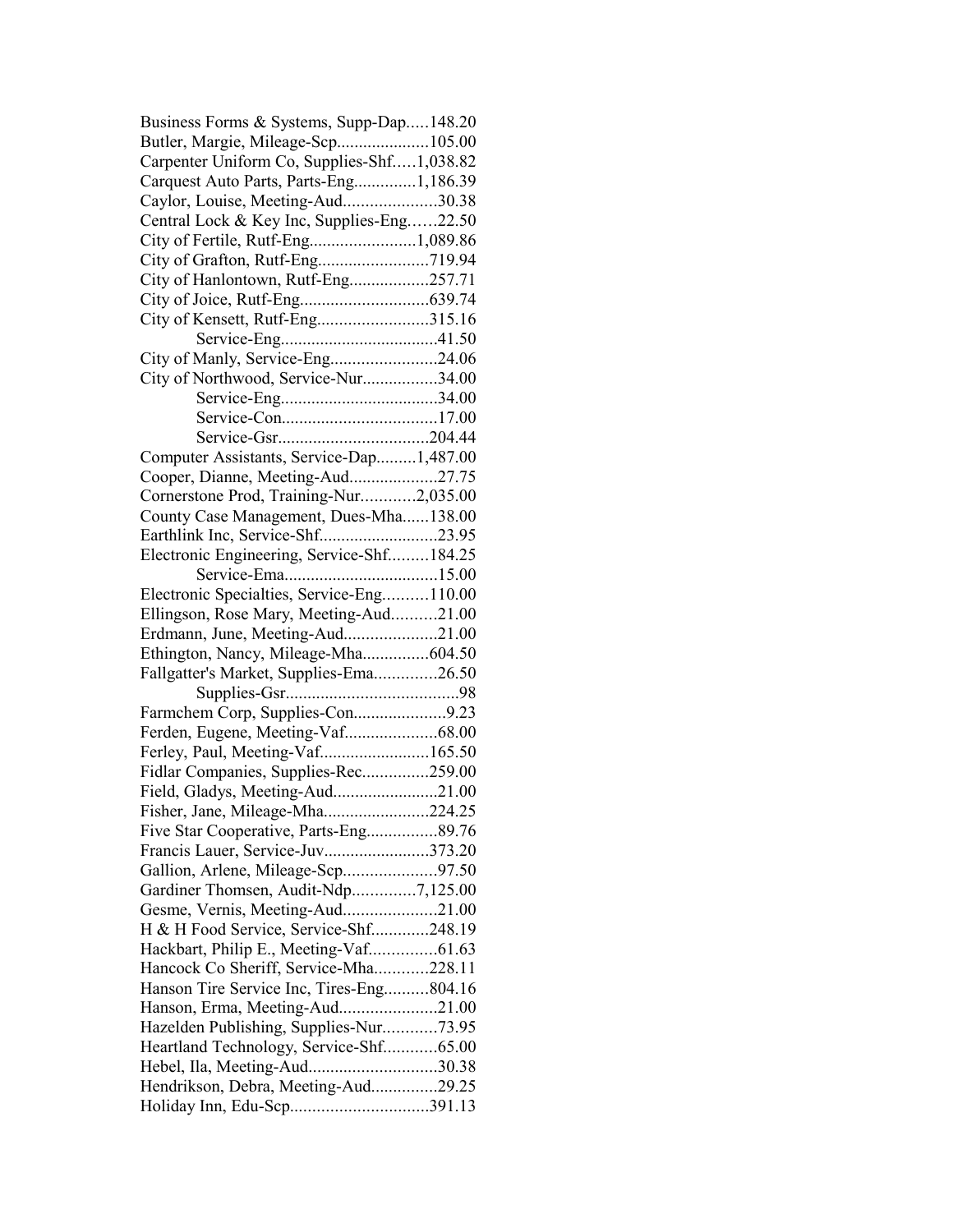| Holstad, Helen, Meeting-Aud21.00            |  |
|---------------------------------------------|--|
|                                             |  |
|                                             |  |
| IA State Treas Assn, Edu-Trs115.00          |  |
|                                             |  |
| Interstate Motor Trucks, Parts-Eng574.91    |  |
| Iowa Office Solutions, Supplies-Shf33.46    |  |
|                                             |  |
|                                             |  |
| Iowa Prison Industries, Signs-Eng1,839.84   |  |
| Iowa State University, Safety-Eng75.00      |  |
| Jennings, Marian, Meeting-Aud39.75          |  |
| Jensen, Bobbie, Mileage-Mha475.18           |  |
| Johnson R.N., Teresa, Mileage-Nur42.93      |  |
| Kleinschmidt, Ruth A, Meeting-Aud36.00      |  |
| Klitzke, Florence, Meeting-Aud21.00         |  |
| Knudtson, Arlene, Meeting-Aud24.75          |  |
| Krysilis Inc, Services-Mha40.86             |  |
| Kuennen, Tina L, Strength Fam-Nur217.75     |  |
| Kunz, Natalie, Meeting-Aud21.00             |  |
| L R Falk Const Co, Rock-Eng16,283.81        |  |
| Lantz, Ives, Meeting-Aud36.00               |  |
| Lawson Products Inc, Supplies-Con72.50      |  |
| Low's Standard, Fuel-Asr32.50               |  |
| Madson, Beverly, Meeting-Aud22.88           |  |
| Manly Signal, Service-Shf29.38              |  |
|                                             |  |
|                                             |  |
| Martin Bros Dist Co. Inc, Supplies-Nur23.77 |  |
| Mason City Business, Service-Nur427.95      |  |
| Matt Parrott & Sons Co, Serv-Ndp3,419.41    |  |
|                                             |  |
| Mechem, Elsie L, Mileage-Mha85.73           |  |
|                                             |  |
|                                             |  |
|                                             |  |
| Medlang, Linda, Meeting-Aud24.00            |  |
| Mi-B & J Water, Service-Shf10.00            |  |
| Michaelis, Carrol, Meeting-Aud36.00         |  |
| Midwest Wireless, Service-Nur75.75          |  |
|                                             |  |
|                                             |  |
|                                             |  |
| Service-Mha121.20                           |  |
| Mireles, Sandra, Mileage-Mha514.13          |  |
| Moen, Dorothy, Meeting-Aud21.00             |  |
| Moretz, Joleene, Meeting-Aud21.00           |  |
| Niacog, Repairs-Tra2,964.29                 |  |
| Nitcher, Sandra, Meeting-Aud21.00           |  |
| North IA Area Comm Colle, Edu-Nur260.00     |  |
|                                             |  |
| Northwood Anchor, Service-Shf86.40          |  |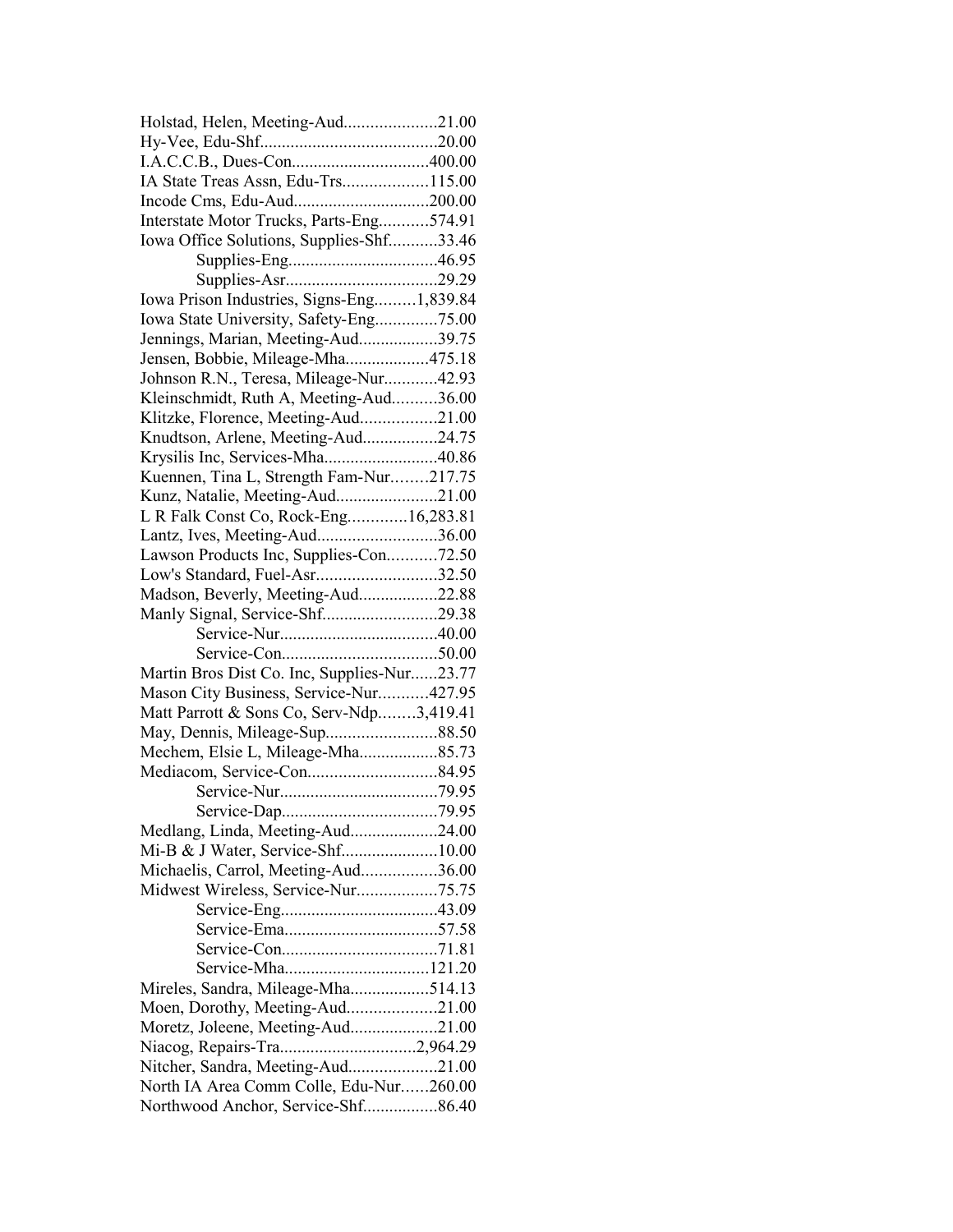| Northwood Motor Co, Service-Eng99.16        |  |
|---------------------------------------------|--|
| Northwood Sanitation, Service-Gsr105.00     |  |
| Northwood True Value, Supplies-Shf55.59     |  |
| Odden, Marjorie, Meeting-Aud21.00           |  |
| Olson, Keith, Well Closure-Nur178.69        |  |
| Olson, Korrine, Meeting-Aud24.75            |  |
| Omb Police Supply, Supplies-Shf142.98       |  |
| Orpen, Diann, Meeting-Aud21.00              |  |
| Osage Municipal Utilities, Service-Ema45.93 |  |
| Peterson, Joan, Mileage-Dap86.26            |  |
| Physicians Sales & Servi, Supp-Wec234.25    |  |
| Pixley, Jerry, Safety-Eng125.00             |  |
| Postmaster, Postage-Rec117.00               |  |
|                                             |  |
| Printing Services Inc, Supplies-Dap103.99   |  |
| Pronto Market, Fuel-Eng22.88                |  |
| Ram System Ltd, Service-Nur480.00           |  |
| Randall Transit Mix, Rock-Eng79.31          |  |
| Renteria, Jesus, Service-Shf52.50           |  |
| Rhodes, Ruth, Meeting-Aud21.00              |  |
| Rockmount/Nassau, Supplies-Eng580.68        |  |
| Rogness, Susan, Meeting-Aud21.00            |  |
| Rohlfsen, Mary, Meeting-Aud32.25            |  |
| Schickel, Candila, Service-Mha30.00         |  |
| Schumacher's Nursery, Supplies-Con282.87    |  |
| Severson, Marilyn, Meeting-Aud21.00         |  |
| Sigma-Aldrich Inc, Supplies-Shf47.48        |  |
| Stat Technologies Inc, Supplies-Nur613.88   |  |
|                                             |  |
| Streich, Norma, Meeting-Aud28.50            |  |
| Tcs Corporate Services, Supplies-Shf333.90  |  |
| Tenold, Grace, Meeting-Aud25.50             |  |
| Trading Post, Supplies-E91198.61            |  |
| Trainer, Sandra, Meeting-Aud27.00           |  |
| Treasurer, State of Iowa, Edu-Shf250.00     |  |
|                                             |  |
|                                             |  |
| Tue, Darlene, Meeting-Aud26.25              |  |
| U S Cellular, Service-Shf308.04             |  |
|                                             |  |
| University of Minnesota, Edu-Nur75.00       |  |
| Us Cellular, Service-Eng20.95               |  |
| Van Gaard Appraisal, Service-Asr150.00      |  |
| Ver Helst Snyder Drug, Supplies-Rec55.73    |  |
|                                             |  |
| Waste Management, Service-San4,489.27       |  |
| Winnebago Co Sheriff, Service-Mha86.70      |  |
| Winnebago Coop Telephone, Serv-Eng99.67     |  |
|                                             |  |
|                                             |  |